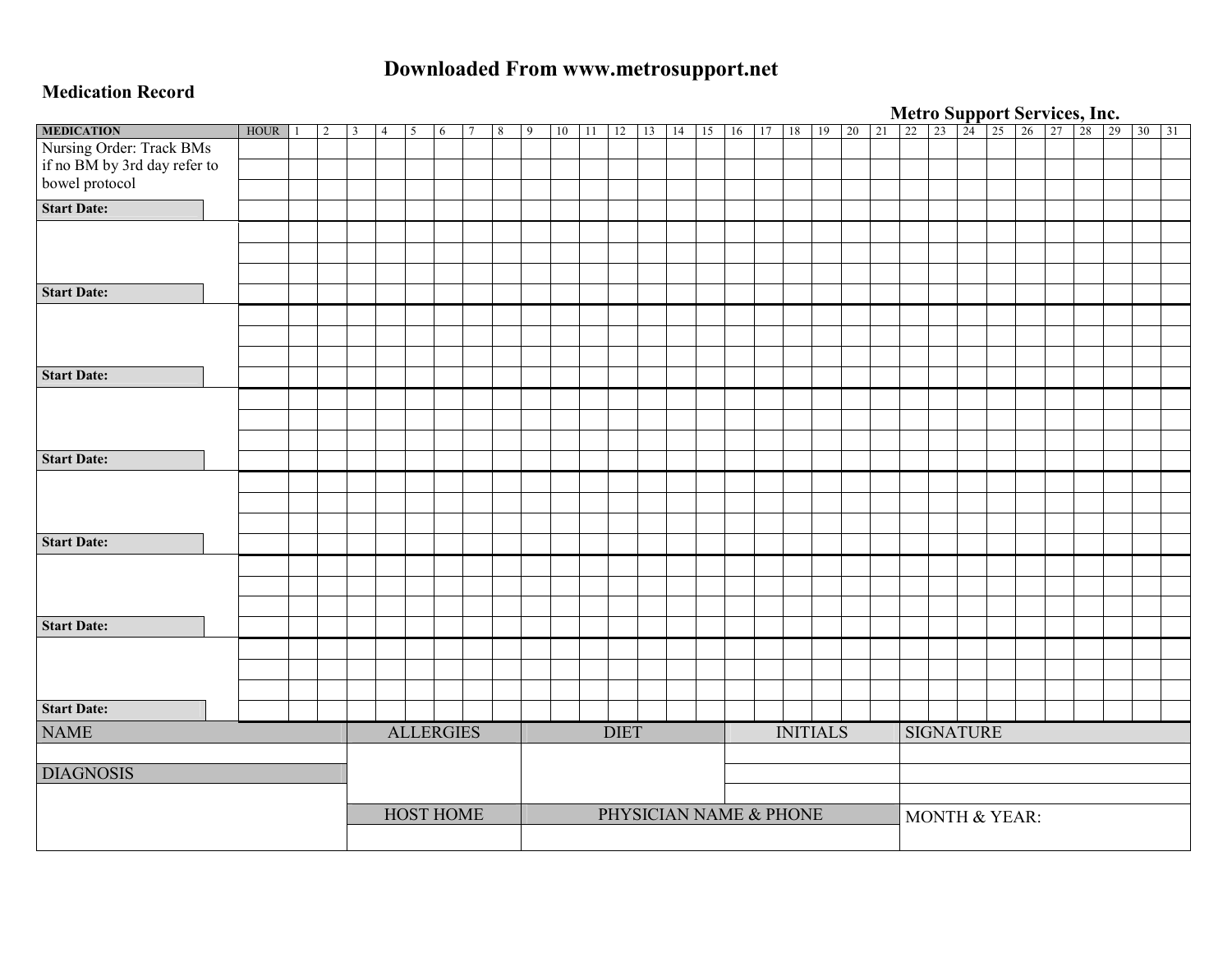# **Downloaded From www.metrosupport.net**

#### **Medication Record**

|                    |             |  |                |   |                |   |                  |   |   |    |    |             |    |    |                        |    |                 |       |  |                  |  | <b>Metro Support Services, Inc.</b><br>21 22 23 24 25 26 27 28 29 30 31 |  |  |  |
|--------------------|-------------|--|----------------|---|----------------|---|------------------|---|---|----|----|-------------|----|----|------------------------|----|-----------------|-------|--|------------------|--|-------------------------------------------------------------------------|--|--|--|
| <b>MEDICATION</b>  | <b>HOUR</b> |  | $\overline{2}$ | 3 | $\overline{4}$ | 5 | 6                | 8 | 9 | 10 | 11 | 12          | 13 | 14 | 15                     | 16 | 17 18           | 19 20 |  |                  |  |                                                                         |  |  |  |
|                    |             |  |                |   |                |   |                  |   |   |    |    |             |    |    |                        |    |                 |       |  |                  |  |                                                                         |  |  |  |
|                    |             |  |                |   |                |   |                  |   |   |    |    |             |    |    |                        |    |                 |       |  |                  |  |                                                                         |  |  |  |
|                    |             |  |                |   |                |   |                  |   |   |    |    |             |    |    |                        |    |                 |       |  |                  |  |                                                                         |  |  |  |
| <b>Start Date:</b> |             |  |                |   |                |   |                  |   |   |    |    |             |    |    |                        |    |                 |       |  |                  |  |                                                                         |  |  |  |
|                    |             |  |                |   |                |   |                  |   |   |    |    |             |    |    |                        |    |                 |       |  |                  |  |                                                                         |  |  |  |
|                    |             |  |                |   |                |   |                  |   |   |    |    |             |    |    |                        |    |                 |       |  |                  |  |                                                                         |  |  |  |
|                    |             |  |                |   |                |   |                  |   |   |    |    |             |    |    |                        |    |                 |       |  |                  |  |                                                                         |  |  |  |
| <b>Start Date:</b> |             |  |                |   |                |   |                  |   |   |    |    |             |    |    |                        |    |                 |       |  |                  |  |                                                                         |  |  |  |
|                    |             |  |                |   |                |   |                  |   |   |    |    |             |    |    |                        |    |                 |       |  |                  |  |                                                                         |  |  |  |
|                    |             |  |                |   |                |   |                  |   |   |    |    |             |    |    |                        |    |                 |       |  |                  |  |                                                                         |  |  |  |
|                    |             |  |                |   |                |   |                  |   |   |    |    |             |    |    |                        |    |                 |       |  |                  |  |                                                                         |  |  |  |
|                    |             |  |                |   |                |   |                  |   |   |    |    |             |    |    |                        |    |                 |       |  |                  |  |                                                                         |  |  |  |
| <b>Start Date:</b> |             |  |                |   |                |   |                  |   |   |    |    |             |    |    |                        |    |                 |       |  |                  |  |                                                                         |  |  |  |
|                    |             |  |                |   |                |   |                  |   |   |    |    |             |    |    |                        |    |                 |       |  |                  |  |                                                                         |  |  |  |
|                    |             |  |                |   |                |   |                  |   |   |    |    |             |    |    |                        |    |                 |       |  |                  |  |                                                                         |  |  |  |
|                    |             |  |                |   |                |   |                  |   |   |    |    |             |    |    |                        |    |                 |       |  |                  |  |                                                                         |  |  |  |
| <b>Start Date:</b> |             |  |                |   |                |   |                  |   |   |    |    |             |    |    |                        |    |                 |       |  |                  |  |                                                                         |  |  |  |
|                    |             |  |                |   |                |   |                  |   |   |    |    |             |    |    |                        |    |                 |       |  |                  |  |                                                                         |  |  |  |
|                    |             |  |                |   |                |   |                  |   |   |    |    |             |    |    |                        |    |                 |       |  |                  |  |                                                                         |  |  |  |
|                    |             |  |                |   |                |   |                  |   |   |    |    |             |    |    |                        |    |                 |       |  |                  |  |                                                                         |  |  |  |
| <b>Start Date:</b> |             |  |                |   |                |   |                  |   |   |    |    |             |    |    |                        |    |                 |       |  |                  |  |                                                                         |  |  |  |
|                    |             |  |                |   |                |   |                  |   |   |    |    |             |    |    |                        |    |                 |       |  |                  |  |                                                                         |  |  |  |
|                    |             |  |                |   |                |   |                  |   |   |    |    |             |    |    |                        |    |                 |       |  |                  |  |                                                                         |  |  |  |
|                    |             |  |                |   |                |   |                  |   |   |    |    |             |    |    |                        |    |                 |       |  |                  |  |                                                                         |  |  |  |
|                    |             |  |                |   |                |   |                  |   |   |    |    |             |    |    |                        |    |                 |       |  |                  |  |                                                                         |  |  |  |
| <b>Start Date:</b> |             |  |                |   |                |   |                  |   |   |    |    |             |    |    |                        |    |                 |       |  |                  |  |                                                                         |  |  |  |
|                    |             |  |                |   |                |   |                  |   |   |    |    |             |    |    |                        |    |                 |       |  |                  |  |                                                                         |  |  |  |
|                    |             |  |                |   |                |   |                  |   |   |    |    |             |    |    |                        |    |                 |       |  |                  |  |                                                                         |  |  |  |
|                    |             |  |                |   |                |   |                  |   |   |    |    |             |    |    |                        |    |                 |       |  |                  |  |                                                                         |  |  |  |
| <b>Start Date:</b> |             |  |                |   |                |   |                  |   |   |    |    |             |    |    |                        |    |                 |       |  |                  |  |                                                                         |  |  |  |
| <b>NAME</b>        |             |  |                |   |                |   | <b>ALLERGIES</b> |   |   |    |    | <b>DIET</b> |    |    |                        |    | <b>INITIALS</b> |       |  | <b>SIGNATURE</b> |  |                                                                         |  |  |  |
|                    |             |  |                |   |                |   |                  |   |   |    |    |             |    |    |                        |    |                 |       |  |                  |  |                                                                         |  |  |  |
| <b>DIAGNOSIS</b>   |             |  |                |   |                |   |                  |   |   |    |    |             |    |    |                        |    |                 |       |  |                  |  |                                                                         |  |  |  |
|                    |             |  |                |   |                |   |                  |   |   |    |    |             |    |    |                        |    |                 |       |  |                  |  |                                                                         |  |  |  |
|                    |             |  |                |   |                |   |                  |   |   |    |    |             |    |    |                        |    |                 |       |  |                  |  |                                                                         |  |  |  |
|                    |             |  |                |   |                |   | <b>HOST HOME</b> |   |   |    |    |             |    |    | PHYSICIAN NAME & PHONE |    |                 |       |  |                  |  | MONTH & YEAR:                                                           |  |  |  |
|                    |             |  |                |   |                |   |                  |   |   |    |    |             |    |    |                        |    |                 |       |  |                  |  |                                                                         |  |  |  |